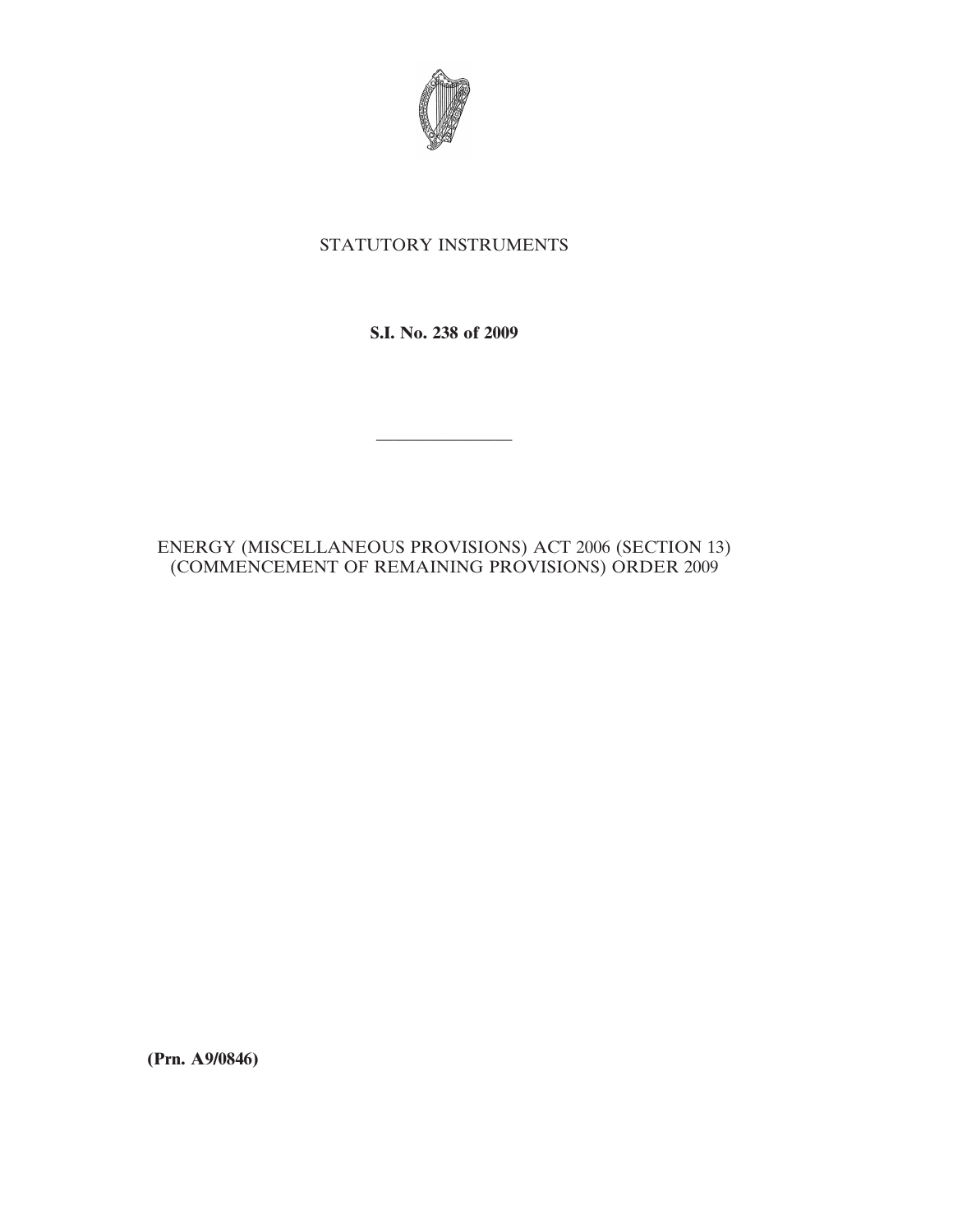## ENERGY (MISCELLANEOUS PROVISIONS) ACT 2006 (SECTION 13) (COMMENCEMENT OF REMAINING PROVISIONS) ORDER 2009

I, EAMON RYAN, Minister for Communications, Energy and Natural Resources, in exercise of the powers conferred on me by section 1(2) of the Energy (Miscellaneous Provisions) Act 2006 (No. 40 of 2006) (as adapted by the Communications, Marine and Natural Resources (Alteration of Name of Department and Title of Minister) Order 2007 (S.I. No. 706 of 2007)), hereby order as follows:

1. This Order may be cited as the Energy (Miscellaneous Provisions) Act 2006 (Section 13) (Commencement of Remaining Provisions) Order 2009.

2. The 29th day of June 2009 is appointed as the day on which section 13 of the Energy (Miscellaneous Provisions) Act 2006 (No. 40 of 2006) comes into operation in so far as it relates to subsections (3) and (4) of section 9G (inserted by the said section 13) of the Electricity Regulation Act 1999 (No. 23 of 1999).



## EAMON RYAN. Minister for Communications, Energy and Natural Resources.

*Notice of the making of this Statutory Instrument was published in "Iris Oifigiu´il" of* 3*rd July*, 2009.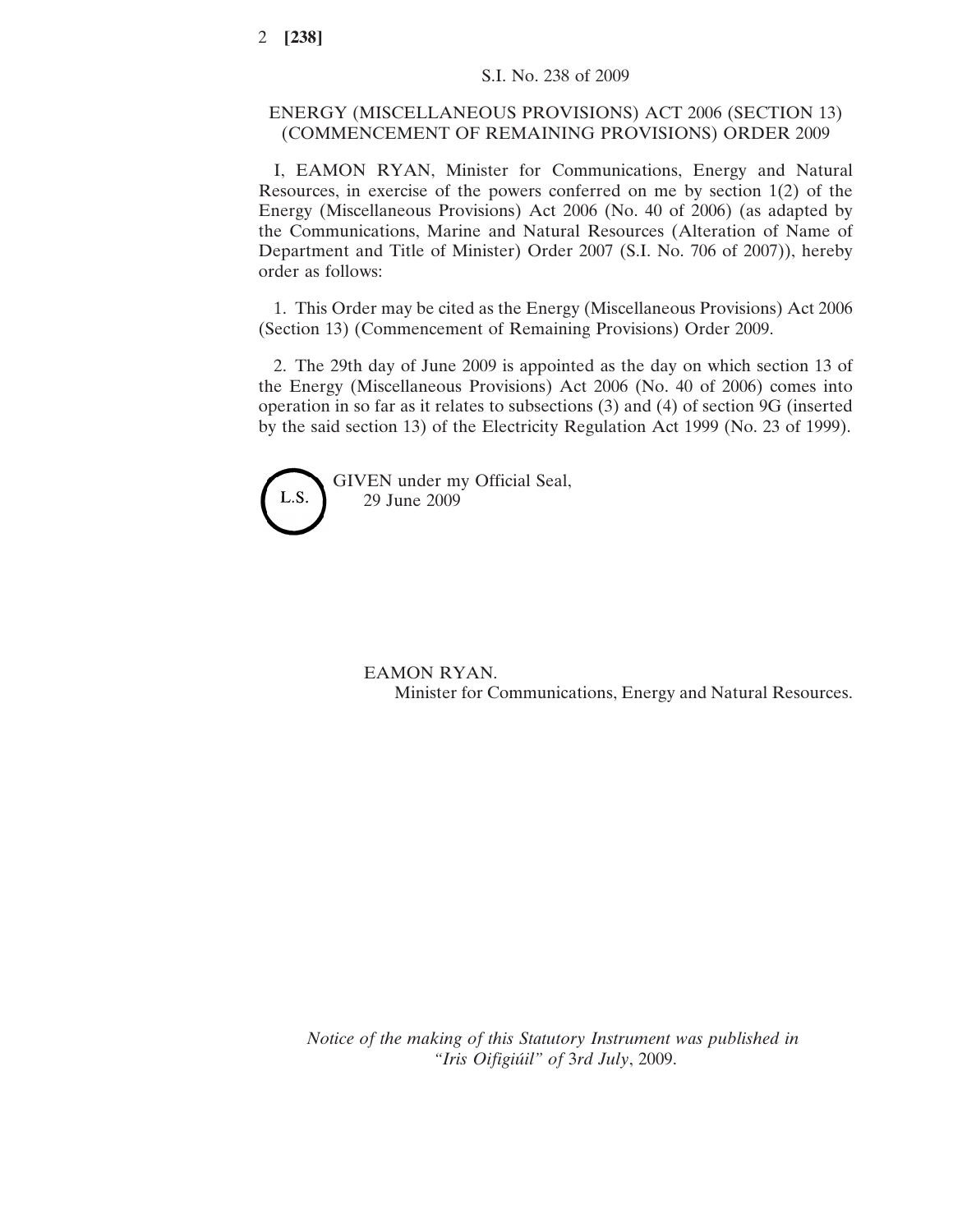**[238]** 3

## EXPLANATORY MEMORANDUM

*(This note is not part of the Instrument and does not purport to be a legal interpretation)*

This Order brings into operation on 29th June 2009, subsections (3) and (4) of section 13 of the Energy (Miscellaneous Provisions) Act 2006. With effect from the 29th June 2009 the Commission for Energy Regulation (CER) may take a prosecution and the courts may impose penalties against persons not registered as gas installers who carry out designated gas works. Such gas works are defined by the Electricity Regulation Act 1999 (Gas Works) Regulations 2009 made by the CER and cover the installation, removal, repair, servicing, maintenance or replacement of a natural gas fitting covered by I.S. 813:2002 which is used or designed to be used by a domestic gas customer, or which is designed to be used by a domestic gas customer but which is installed in a commercial or an industrial premises.

Statutory Instrument No. 68 of 2008 commenced subsections (1) and (2) of section 13 of the 2006 Act.